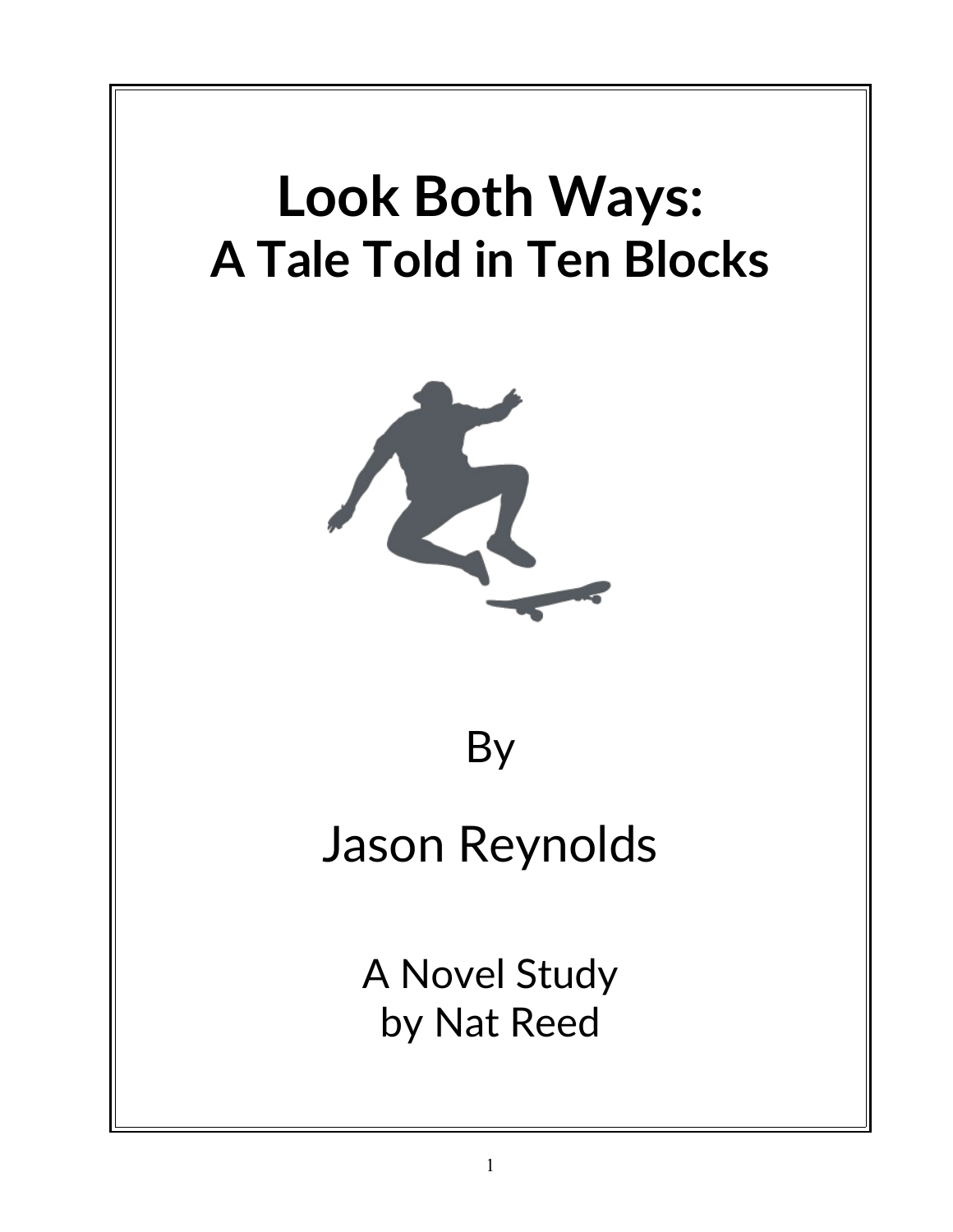

**Table of Contents**

| <b>Suggestions and Expectations</b> | 3  |
|-------------------------------------|----|
|                                     |    |
| List of Skills                      | 4  |
| Synopsis / Author Biography         | 5  |
| <b>Student Checklist</b>            | 6  |
| Reproducible Student Booklet        |    |
| <b>Answer Key</b>                   | 78 |

**About the author:** Nat Reed was a member of the teaching profession for more than 35 years. He was a full-time instructor at Trent University in the Teacher Education Program for nine years. For more information on his work and literature, visit [novelstudies.org.](http://www.novelstudies.org/)

Copyright © 2020 Nat Reed Revisions Completed in 2022 All rights realistic by author. The state of the state of the state of the state of the state of the state of the state of the state of the state of the state of the state of the state of the state of the state of the stat Permission to copy for single classroom u only. Electronic distribution limited to single classroom u only. Not for public display.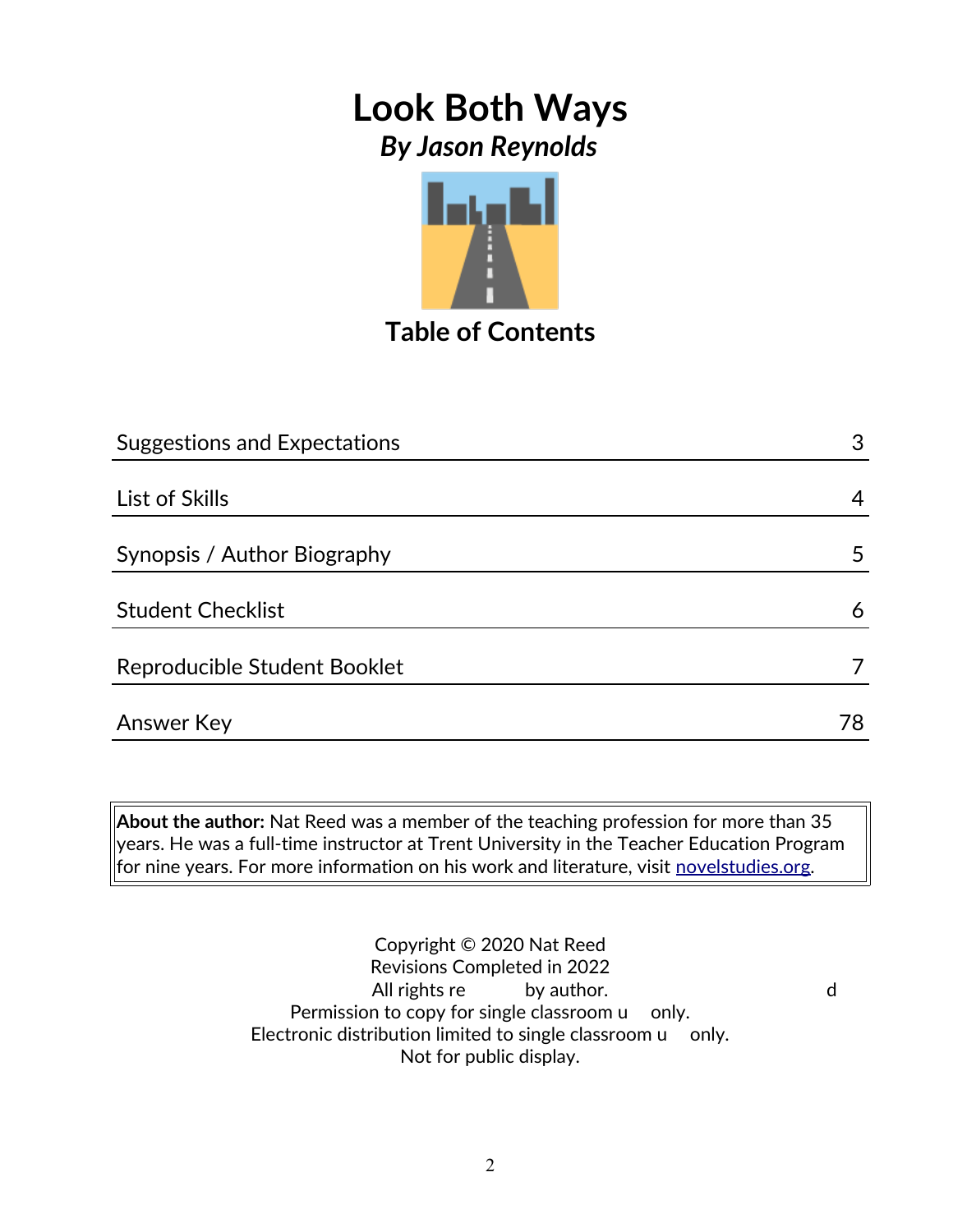

#### **Suggestions and Expectations**

This curriculum unit can be usin a variety of ways. Each chapter of the novel study focu on <u>one</u> chapter of Look Both Ways and is compri of the following activities:

- 1. Before You Read
- 2. Vocabulary Building
- 3. Comprehension Questions
- 4. Language and Extension Activities

A portfolio cover (page 7) as well as a Checklist (page 6) are included so that students may track their completed work.

Every activity need not be completed by all students.

#### **Links with the Common Core Standards (U.S.)**

Many of the activities included in this curriculum unit are supported by the Common Core Standards. For instance the *Reading Standards for Literature, Grade 5*, makes reference to:

|a) determining the meaning of words and phra $\quad \quad \ldots$  including figurative language;  $\qquad \qquad \mid$ 

b) explaining how a s eries of chapters fits together to provide the overall structure; the structure  $\vert$  the structure  $\vert$ 

c) compare and contrast two characters;

d) determine how characters … respond to challenges;

e) drawing inferences from the text;

f) determining a theme of a story . . . **and many others.**

**Themes** which may be taught in conjunction with the novel include the importance of friendship and loyalty, personal growth, the importance of community, courage,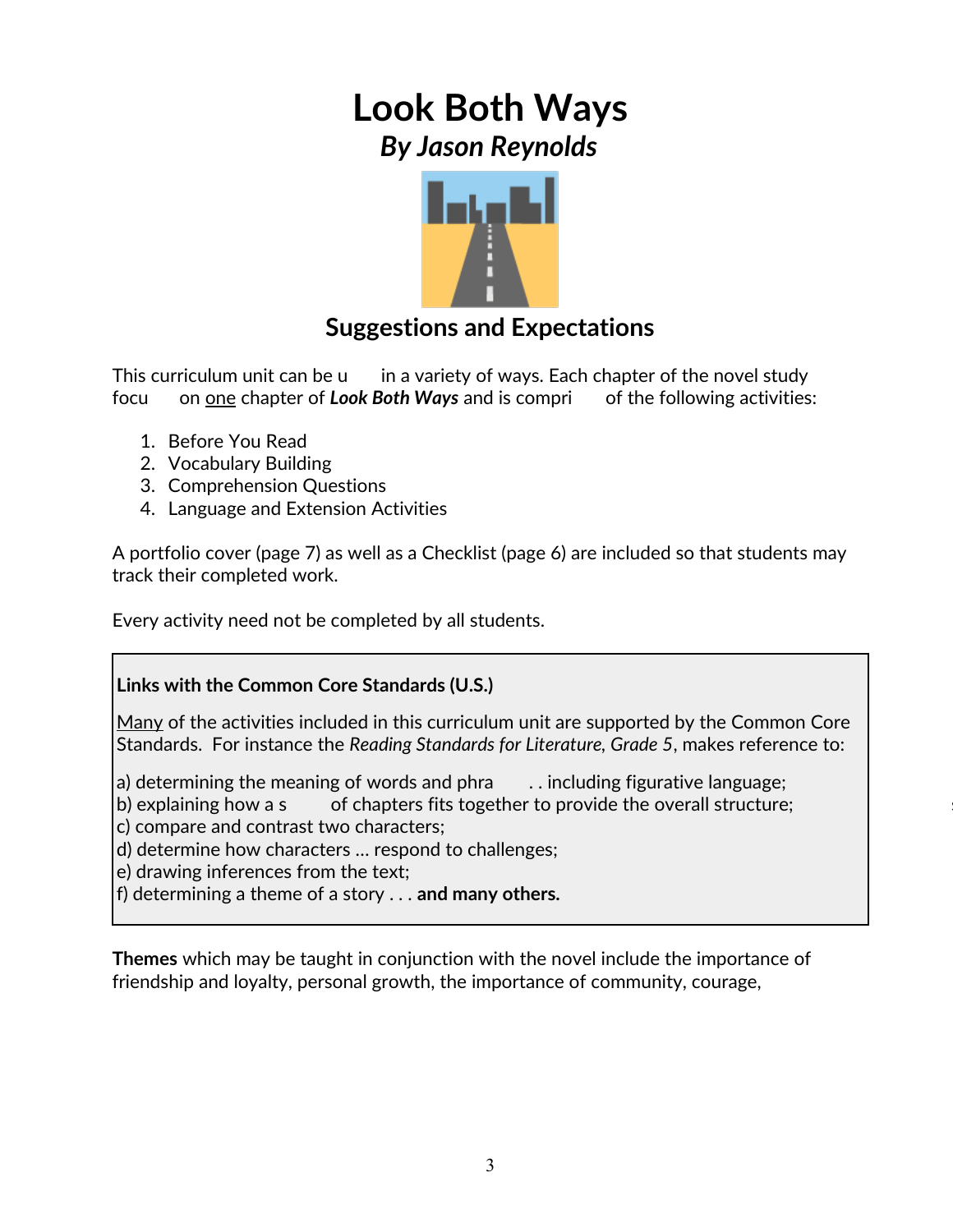#### **List of Skills**

#### **Vocabulary Development**

- 1. Locating descriptive words/phra and 7. Identify *anagrams* 
	- 2. Listing synonyms/homophones 8. Listing compound words
	-
- 4. U of capitals and punctuation 10. Identify/create *similes* 
	-
	- 6. Identify *personification*.

#### **Setting Activities**

1. Summarize the details of a s etc.  $\qquad \qquad \text{g}$ 

#### **Plot Activities**

- 1. Complete a *time line* of events 4. Identify *cliffhangers*
- 
- 

#### **Character Activities**

- 
- 2. Identify the protagonist 4. Compare characters

#### **Creative and Critical Thinking**

- 
- 2. Write a newspaper story T. Write a book review
- 
- 
- 

#### **Art Activities**

- 
- 
- 
- 
- 3. Identifying/creating *alliteration* 9. Identifying parts of speech
	-
- 5. Identifying syllables 11. Identification of root words

- 
- 2. Identify conflict in the story 5. Identify the climax of the novel.
- 3. Complete Five W's Chart 6. Complete a Story Pyramid
- 1. Determine character traits 3. Relating personal experiences
	-
- 1. Res earch 6. Writh a description of personal feelings and contact the state of the state of the state of the state of the state of the state of the state of the state of the state of the state of the state of the state
	-
	- 3. Participate in a talk show 8. Complete an Ob 6. Chart o chart o
		- 4. Conduct an interview 9. Complete a KWS Chart
		- 5. Create a poem 10. Create a friendly letter.
		- 1. A Storyboard 3. Design a cover for the novel
		- 2. Create a collage 4. Create a comic strip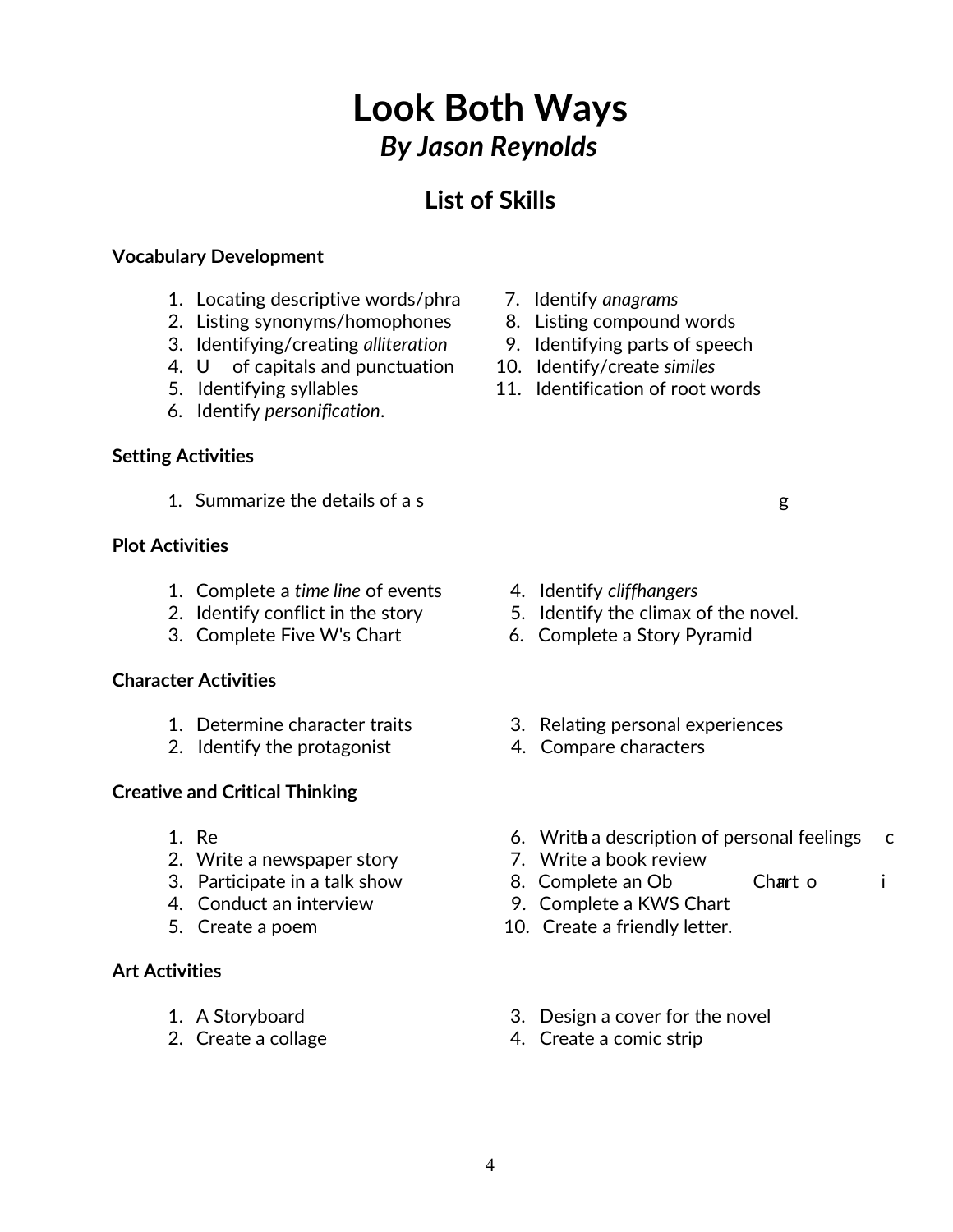#### **Synopsis**

This story was going to begin like all the best stories. With a school bus falling from the sky. But no one saw it happen. They were all too busy—

Talking about boogers. Stealing pocket change. Skateboarding. Wiping out. Braving up. Executing complicated handshakes. Planning an escape. Making jokes. Lotioning up. Finding comfort. But mostly, too busy walking home.

Jason Reynolds conjures ten tales (one per block) about what happens after the dismissal bell rings, and brilliantly weaves them into one wickedly funny, piercingly poignant look at the detours we face on the walk home, and in life. [Courtesy of the publisher]

#### **Author Biography**  *Jason Reynolds*

Jason Reynolds is a #1 *New York Times* bestselling author, a Newbery Award Honoree, a Printz Award Honoree, a two-time National Book Award finalist, a Kirkus Award winner, a two-time Walter Dean Myers Award winner, an NAACP Image Award Winner, and the recipient of multiple Coretta Scott King honors. Reynolds is also the 2020–2021 National Ambassador for Young People's Literature. His many books include *When I Was the Greatest*, *The Boy in the Black Suit*, *All American Boys*



(cowritten with Brendan Kiely), *As Brave as You*, *For Every One*, the Track series (*Ghost*, *Patina*, *Sunny*, and *Lu*), *Look Both Ways*, and *Long Way Down*, which received a Newbery Honor, a Printz Honor, and a Coretta Scott King Honor. He lives in Washington, DC. You can find his ramblings at JasonWritesBooks.com. **[C**ourtesy of the publisher]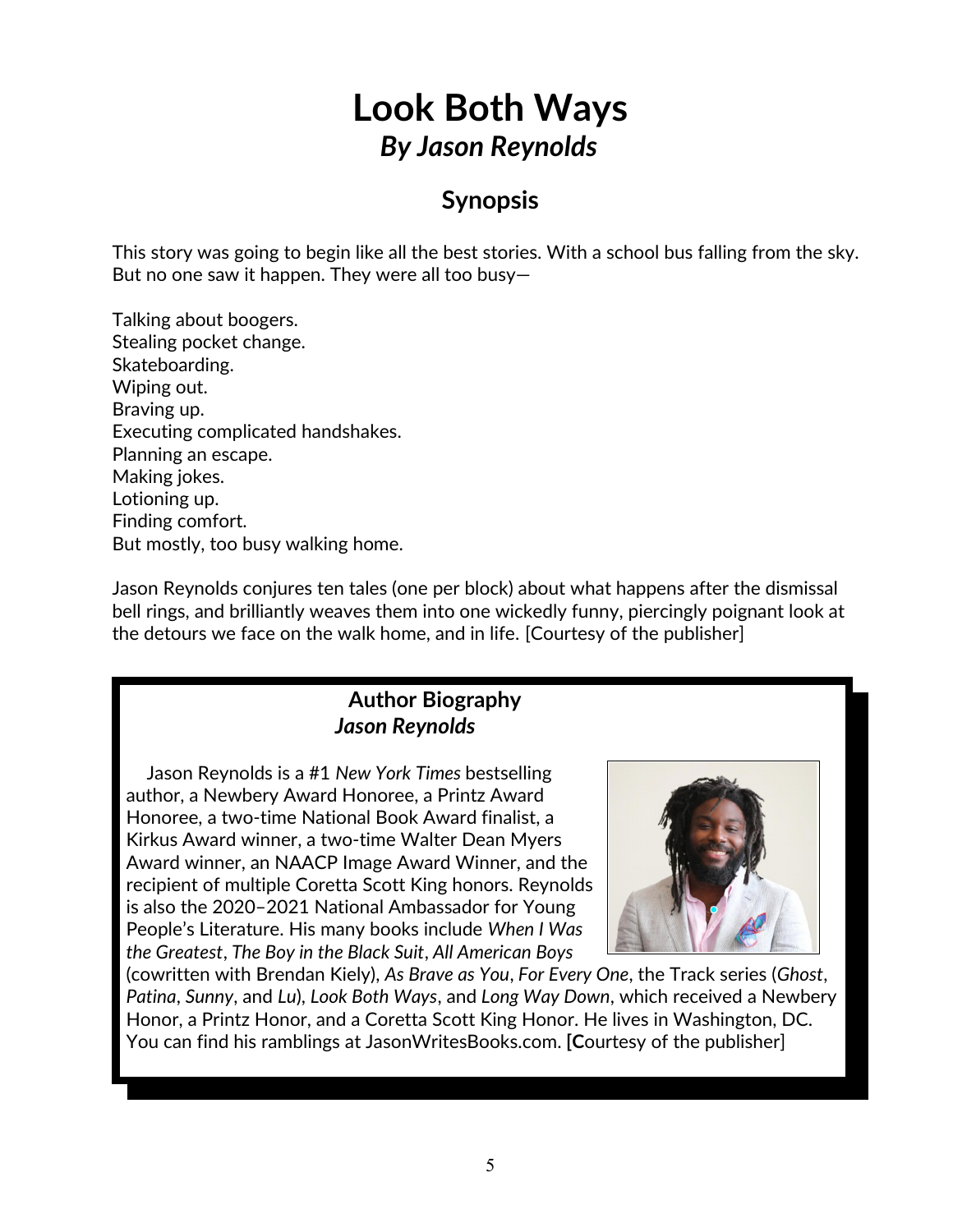

**Student Checklist**

<u> 1980 - Johann Barn, mars ar breithinn ar breithinn ar breithinn ar breithinn ar breithinn ar breithinn ar br</u>

Student Name

| Assignment | Grade / Level | Comments |
|------------|---------------|----------|
|            |               |          |
|            |               |          |
|            |               |          |
|            |               |          |
|            |               |          |
|            |               |          |
|            |               |          |
|            |               |          |
|            |               |          |
|            |               |          |
|            |               |          |
|            |               |          |
|            |               |          |
|            |               |          |
|            |               |          |
|            |               |          |
|            |               |          |
|            |               |          |
|            |               |          |
|            |               |          |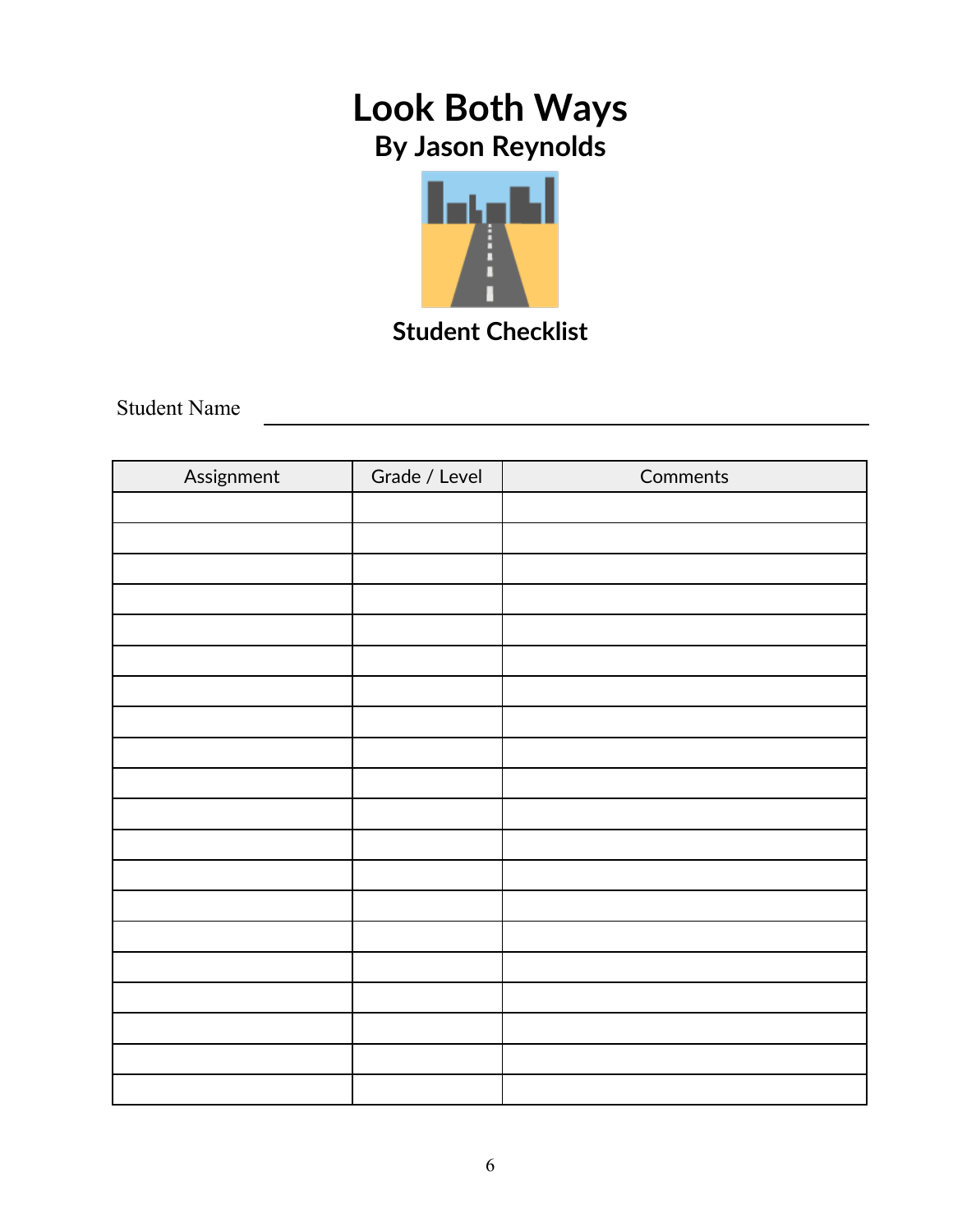# **Look Both Ways**



*By Jason Reynolds*

Name: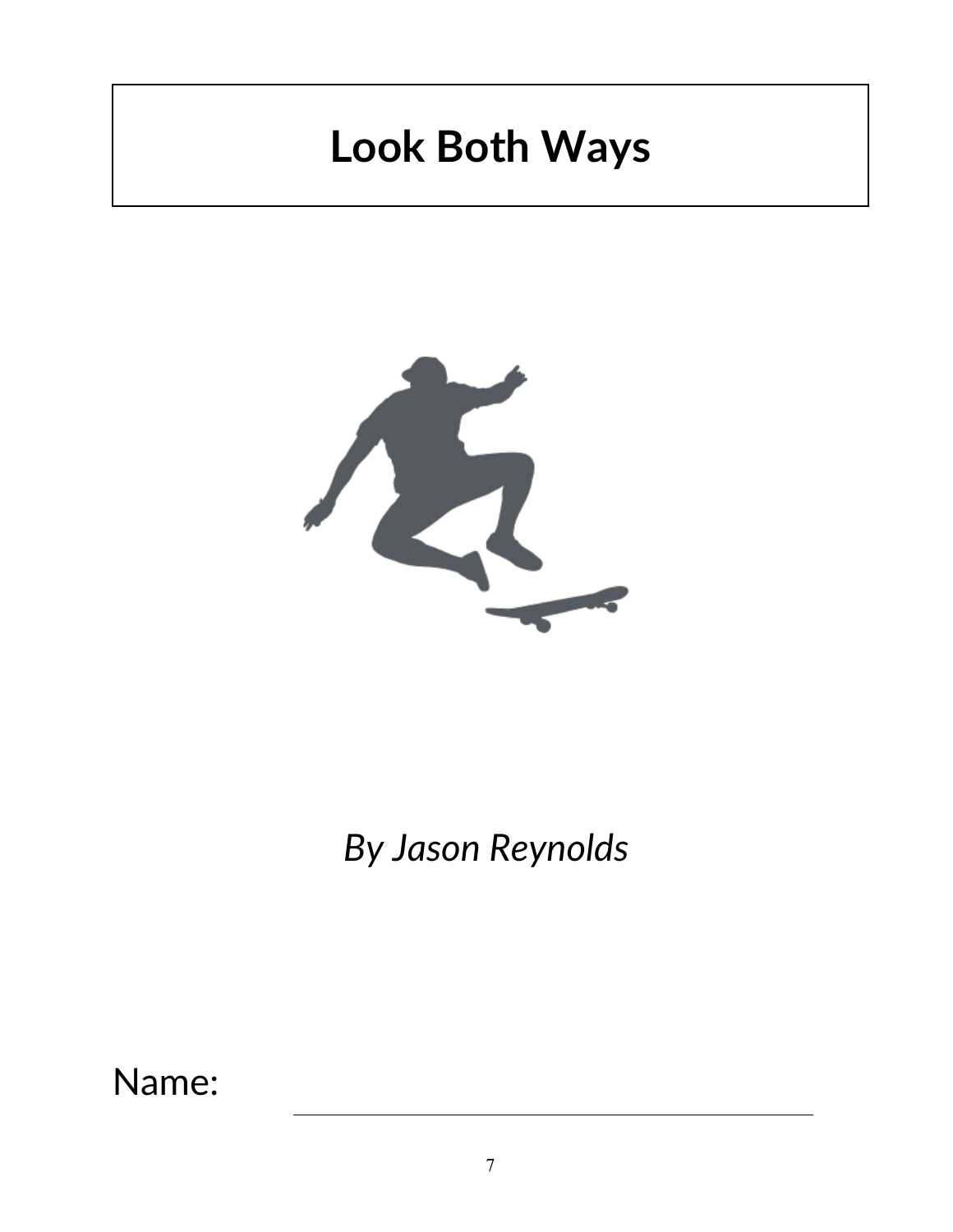## **Look Both Ways** *By Jason Reynolds* **Chapter 1 – Water Booger Bears**

## **Before you read the chapter**:

The **protagonist** in most novels features the main character or "good guy". The first chapter introduces us to two principal characters, Jasmine Jordan and Terrance Jumper (TJ). Think back on some of your favorite characters from past novels you have read or movies you've

s eer. Who would you say is your *most favorite c*haracter ever? What made you sect this character?



## **Vocabulary:**

Choos a word from the list to complete each s and some sentence are not sentence.

| confident              | concentration | sincere | corridor |
|------------------------|---------------|---------|----------|
| equation<br>hypothesis |               | exotic  | fidget   |

- 1. The nur told Ralphie that running in the hospital \_\_\_\_\_\_\_\_\_\_\_\_\_\_\_\_\_\_\_ wasn't allowed.
	- 2. "What \_\_\_\_\_\_\_\_\_\_\_\_\_\_\_ did you come up with for that experiment?" Dr. Jones asked.
	- 3. My uncle purcha an \_\_\_\_\_\_\_\_\_\_\_\_\_\_\_\_\_\_\_ parrot from a company in Peru.
		- 4. After only a few minutes, Henrietta began to \_\_\_\_\_\_\_\_\_\_\_\_\_\_\_\_\_\_\_ restlessly.
		- 5. Mrs. Leonard gave a most \_\_\_\_\_\_\_\_\_\_\_\_\_\_\_\_\_\_\_\_ apology for her puppy's actions.
		- 6. "I am \_\_\_\_\_\_\_\_\_\_\_\_\_\_\_\_ that this plane will get off the ground," the pilot said assuredly.
		- 7. In order to succeed you are going to give this task all of your \_\_\_\_\_\_\_\_\_\_\_\_\_\_\_.
		- 8. The mathematical \_\_\_\_\_\_\_\_\_\_\_\_\_\_\_\_\_\_\_\_ was so complex that even Einstein couldn't understand it.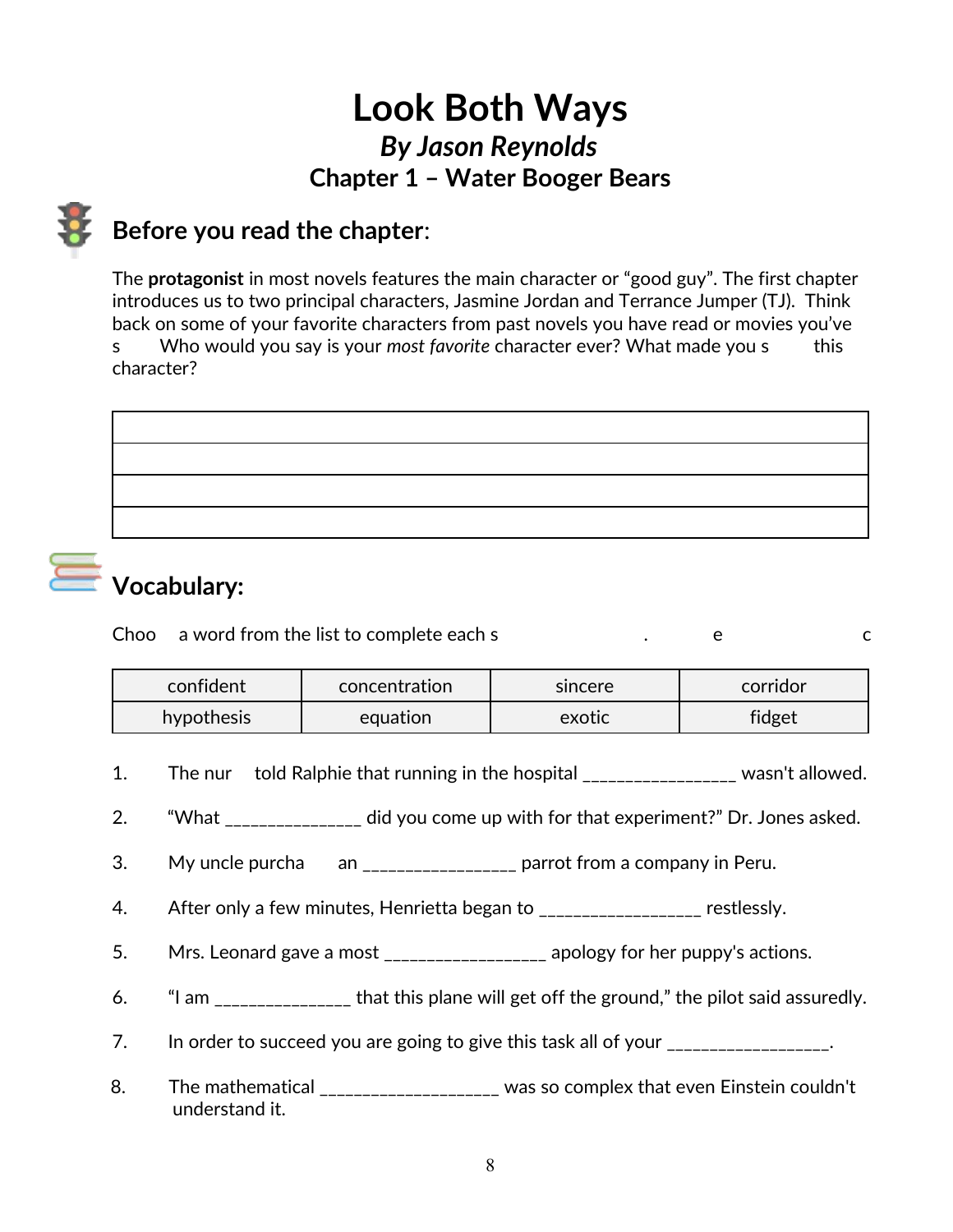

- 1. Describe the **s** etching of the story at the beginning of Chapter One.
- 2. What is unusual about the opening paragraph of this novel. Why do you think the author decided to start the story out in this way?

3. We learn that Jasmine has a dis eas e called **sickle cell anemia**. Using resources in your school library or on the Internet, restigation facts about this different that are **h**ot recorded in the novel.

| ⌒ |  |
|---|--|
|   |  |

#### 4. What is your impression of Jasmine and Tj to this point in the story?

| Jasmine |  |
|---------|--|
|         |  |

#### 5. Which of the characters would you rather have as a best friend? Why?

6. Jasmine and TJ had been best friends for \_\_\_\_\_\_\_\_\_\_ years.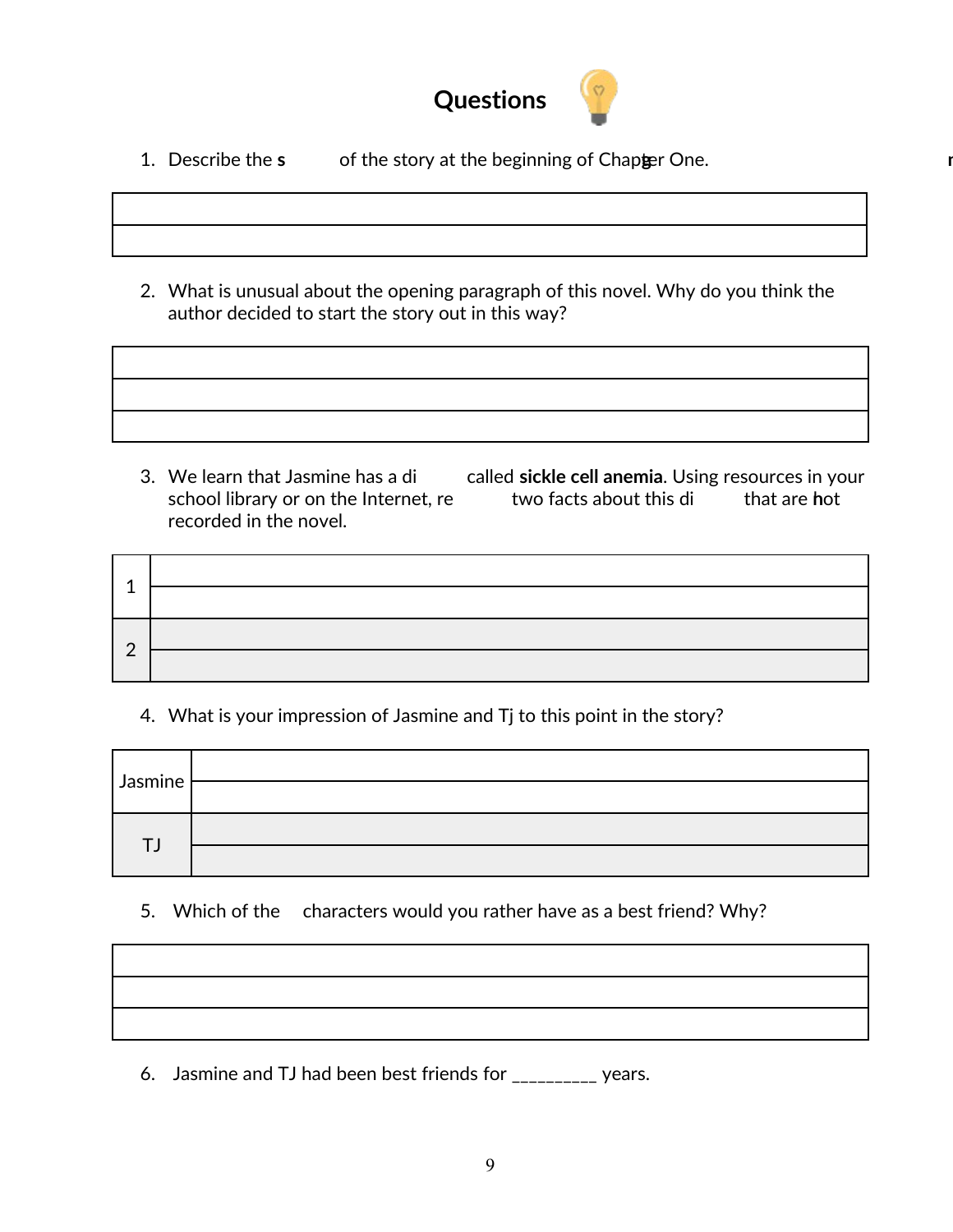7. What disgusting thing had Jasmine once paid TJ a dollar to do?

8. According to TJ, what did boogers consist of? What did he then conclude from this?

9. In what particular area did Jasmine consider TJ to be talented?

10.Other than Jasmine's illness, what other stressful event had happened in her family?

11.Describe how many of the other students reacted when Jasmine returned to school after being absorber a month.

- 12.What do you think Jasmine means when she says about TJ, "... his jokes were always funny even though she knew they were almost never jokes"?
- 13.It would appear that Ms. Macy is TJ's stepmother. What s eero to be TJ's impression of his *old* mother?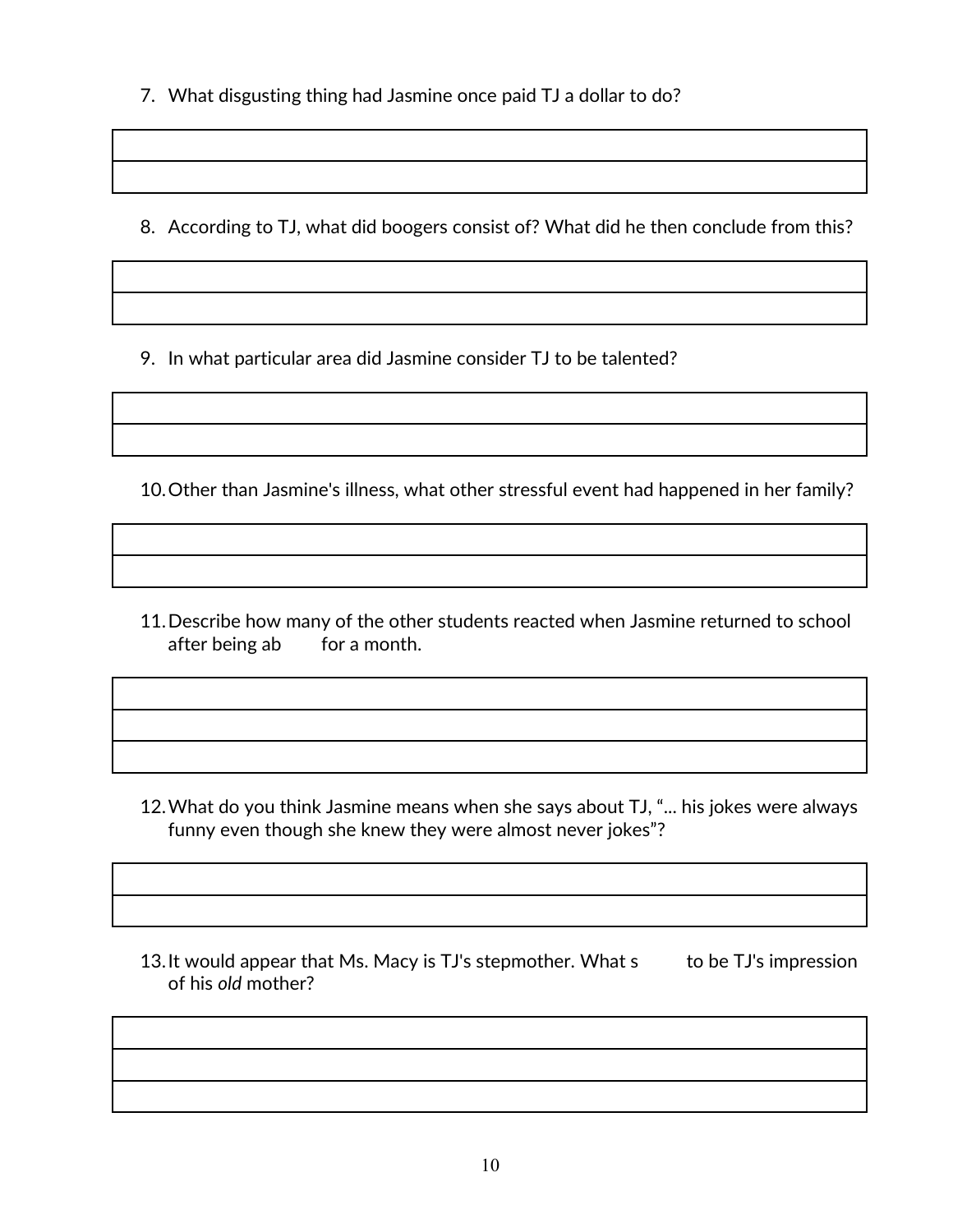### **Language Activities**



## **A. Tardigrades**

Tardigrades (water bears) are said to be one of the most fascinating creatures on earth. Some even suggest that they are one animal that can actually survive in space. Using resources in your school library or the Internet, re earch three fascinating facts about the straight the straight of the straight of the  $\mathbb{Z}$ tardigrade and record them below.



| ◢              |                                                             |
|----------------|-------------------------------------------------------------|
|                |                                                             |
| $\overline{2}$ | <u> 1989 - Johann Barbara, martxa a</u>                     |
|                |                                                             |
|                | the control of the control of the control of the control of |
| 3              |                                                             |

**B***.* Many authors enjoy using **alliteration –** a literary device where the author **r**epeats the same sound at the beginning of s every words. Here's  $\begin{array}{ccc} \blacksquare \blacktriangle \blacktriangleright \blacktriangle \end{array}$ one such example: from Chapter One: .*..just human hands and love.*



Using your imagination, create your own examples of **alliteration** from the following topics. Each example must contain a minimum of three words.

| The squeal of tires.       |  |
|----------------------------|--|
| The flight of a butterfly. |  |
| Your choice.               |  |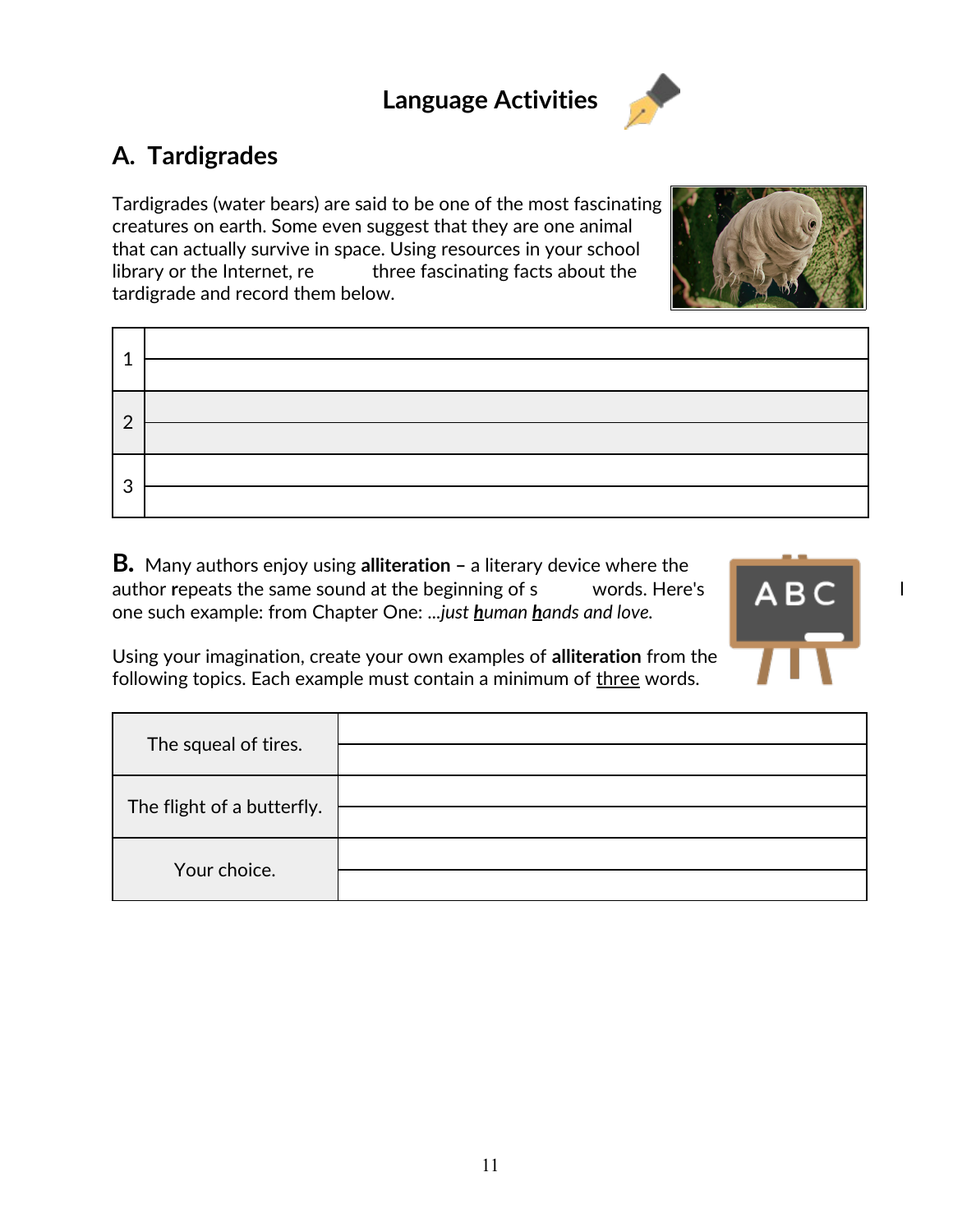## **C. Anagrams**

An **anagram** is a word that is formed by changing the order of the letters of another word. For example, the letters in the word **WAS** can also form **Example 26 The Word SAW.** Follow the state directions to form the anagrams:



a) read the clue in the right-hand column.

b) Using the word in the left-hand column move the letters around in any order, but you must u all the letters. All of the words in the left-hand column can be found in the first chapter of *Look Both Ways*.

Now find two additional words from the first chapter which have interesting anagrams to s ee if you can stump a classmate.  $\blacksquare$ 

| Word | Anagram | Clue |
|------|---------|------|
|      |         |      |
|      |         |      |

**D.** Next to each pair of words indicate whether each is an example of a Synonym (S). Antonym (A), or Homophone (H).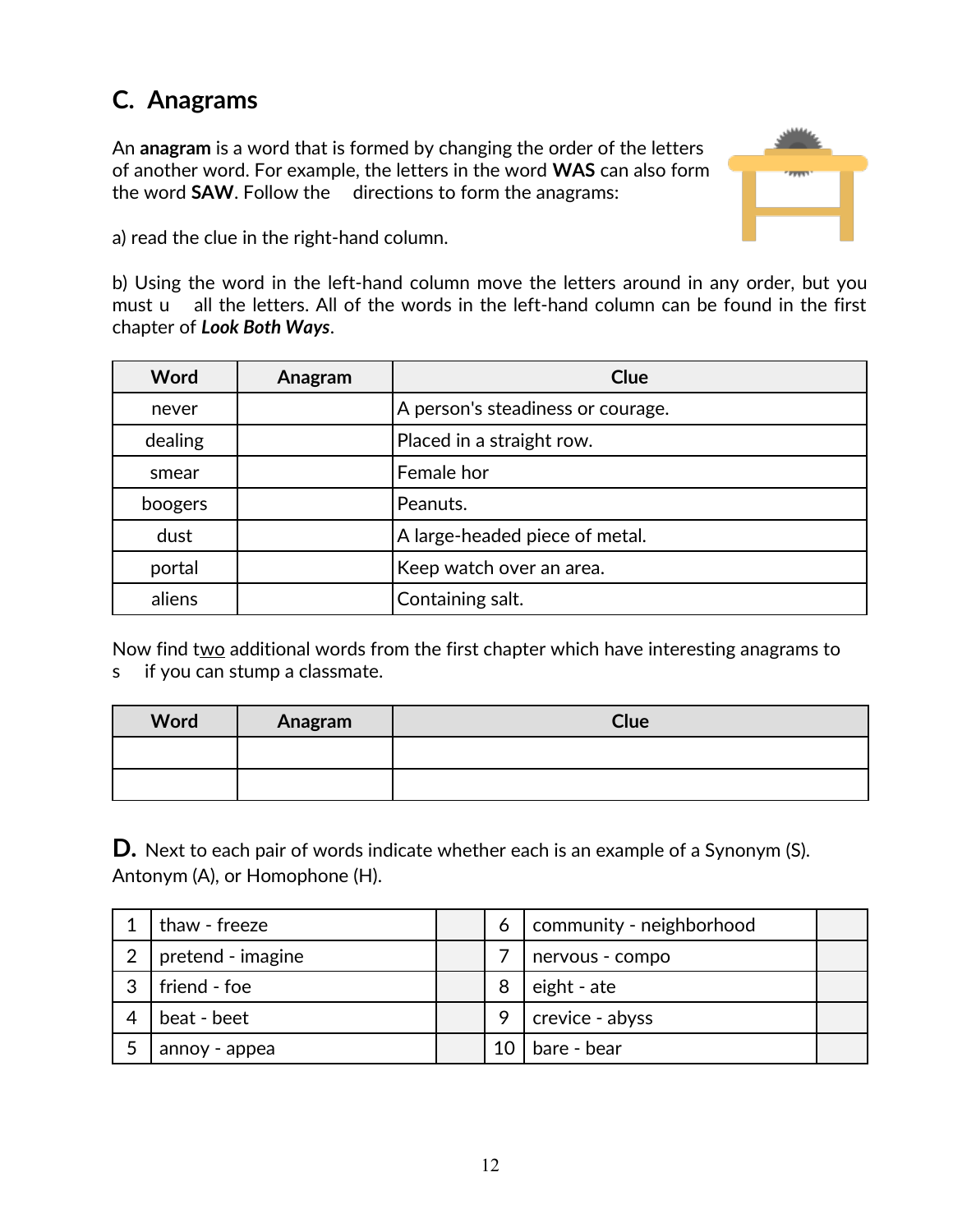### **E. A Quatrain Poem Celebrates Courage.**

The **quatrain** is a popular form of rhymed ver lt is a poem of <u>four</u> lines, is usually light and can be humorous. The following quatrain is the first four lines of the famous poem, *Boogers*, written by the renowned poet, Atrocious Halitosis.

> *Boogers is sure fun to have Though some folk think they're gross. But me I think they'd such a treat, When spread upon my toast.*



Various rhyming schemes make up a quatrain poem. As you can see, the above four lines have a rhyming scheme of **A – B – C – B** Other rhyming schemes include: ABAB, AAAA, AABA, ABBA, ABBB, and AAAB.

Your task is to write your own quatrain poem. You may choose a rhyming scheme that fits with your own personal creation. The theme should have something to do with the themes established in the first chapter of our novel.

#### **The Quatrain Poem**

Now create your own Quatrain Poem. Your poem must follow the format of a quatrain poem described above (and must rhyme).

**Title**: \_\_\_\_\_\_\_\_\_\_\_\_\_\_\_\_\_\_\_\_\_\_\_\_\_\_\_\_\_\_\_\_\_\_\_\_\_\_\_\_\_\_\_\_\_\_\_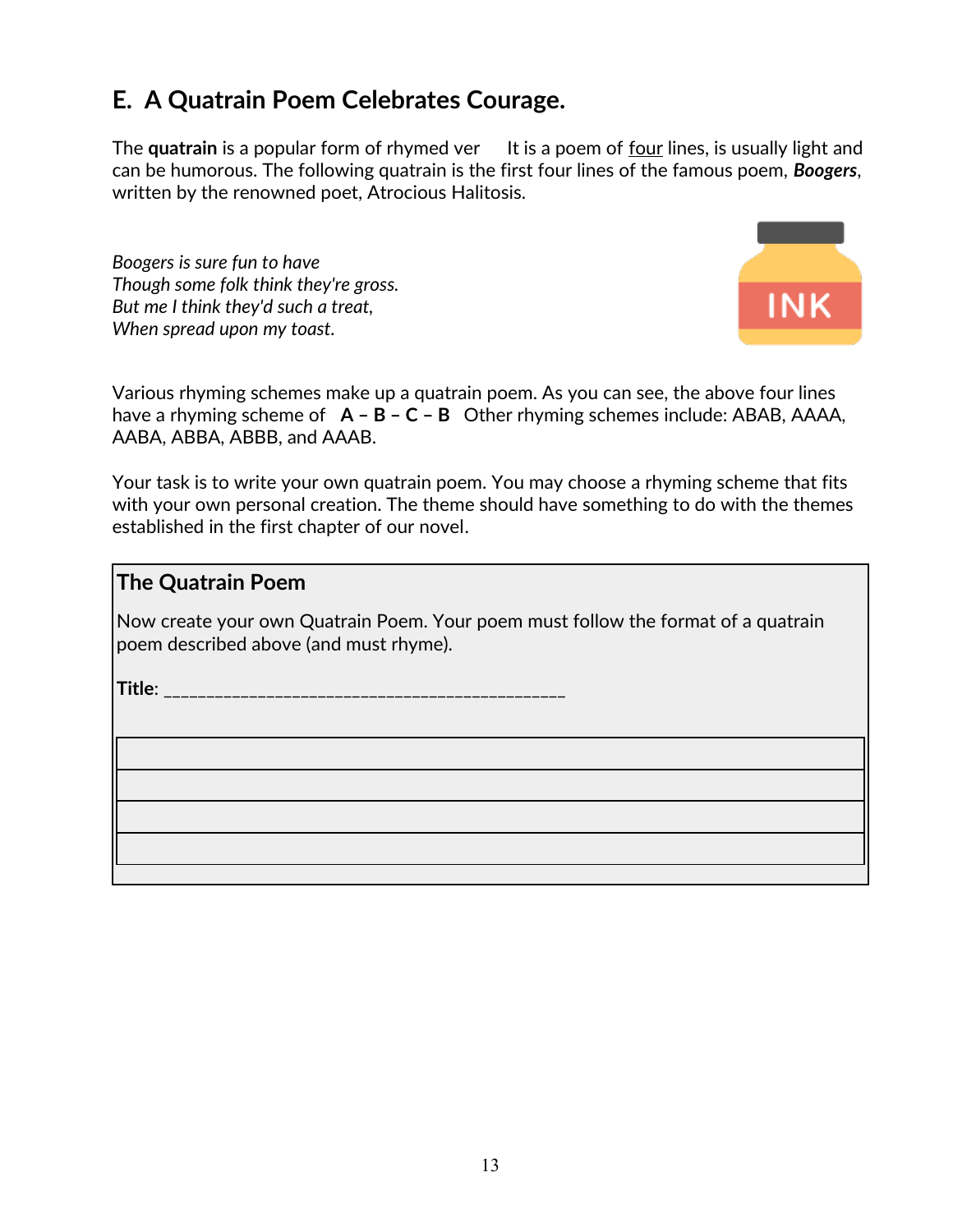### **F. 5 Ws and an H.**

Choo an event from this s  $\qquad$  that you thought was really important and/or exciting. Using facts that you gleaned from reading about this event, fill in the balloons below, summarizing what you learned.